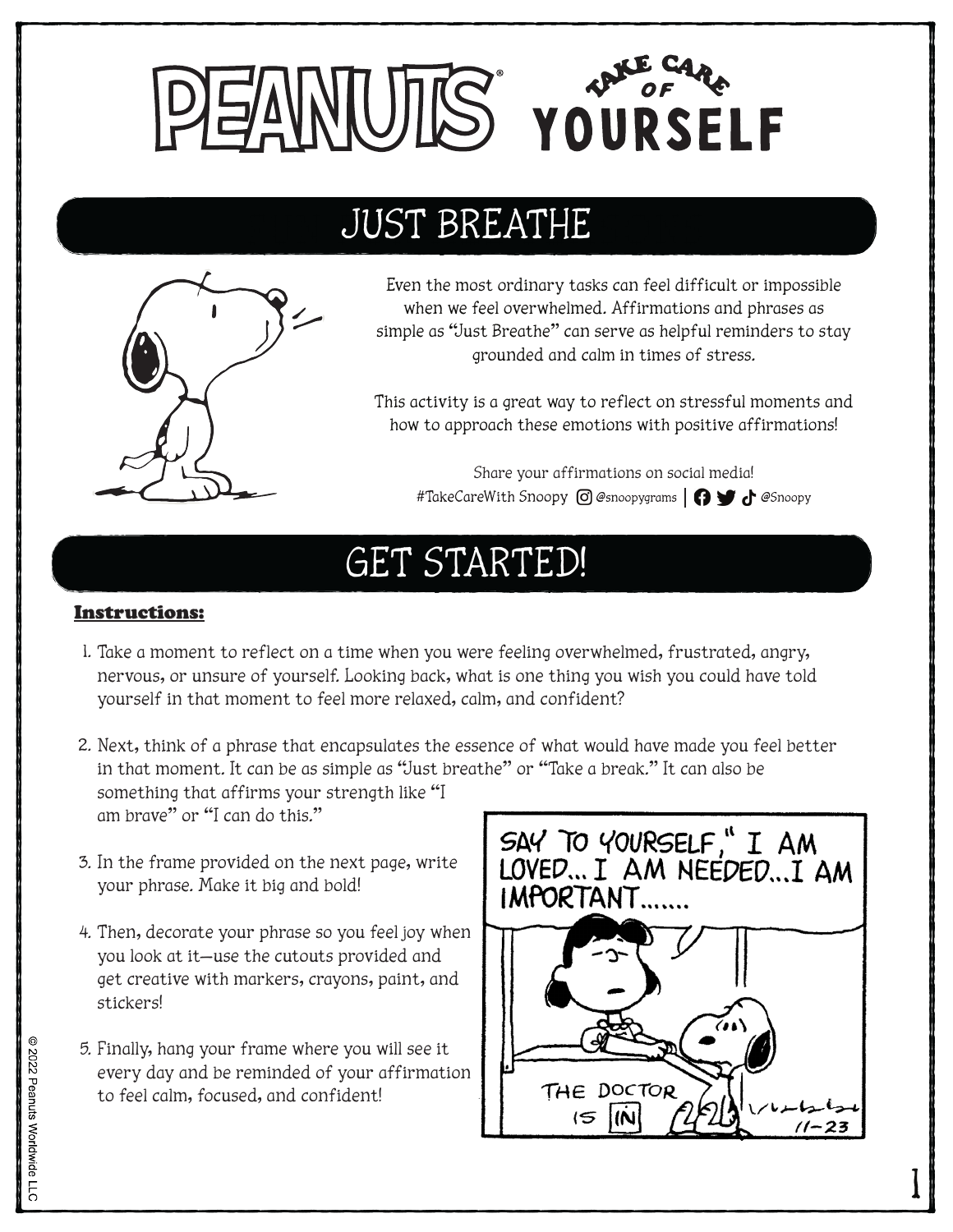

2022 Peanuts Worldwide LLC